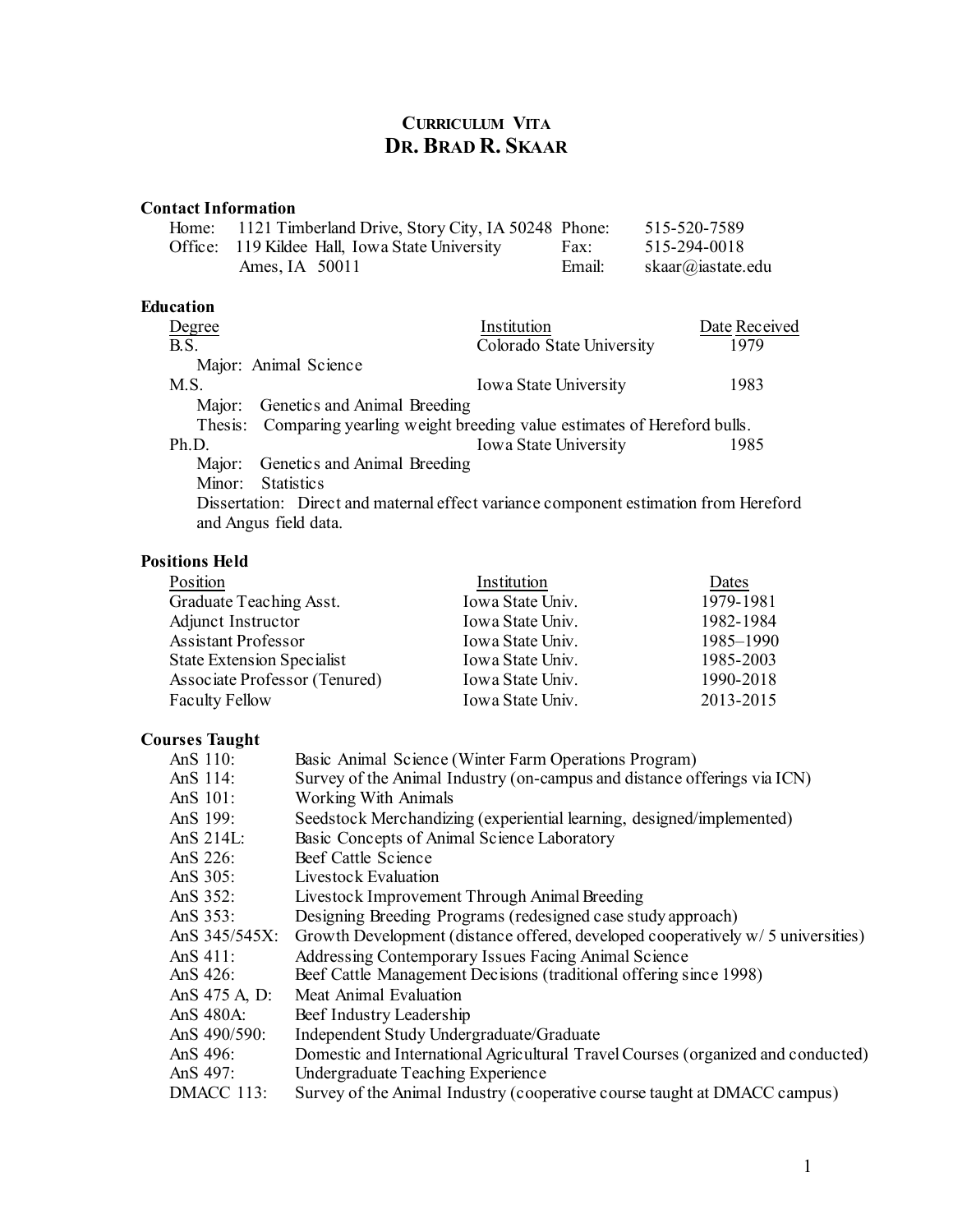### **Programs and Experiences**

#### *International***:**

- **ISU Agriculture Study Trip to New Zealand 2020**
- ISU Agriculture Study Trip to Brazil 2014, 2016, 2018
- ISU Study Abroad Articulation Coordination with New Zealand universities
- World Food Prize Symposium 2004, 2006-2009, 2017-2108
- Latin American Pork Seminars 1995-2000 Co-coordinator, presenter: meat quality, value based marketing seminars. Sponsorship awarded by the American Soybean Association. St. Louis, MO
- Consulting Programs and Harvest Plant Audits. Maturin, Caracas, Venezuela; Cali, Colombia.
- Columbia National Pork Congress, Medellin, Colombia. Workshops on Genetic Control and Assessment of Pork Quality
- Seminaria Annual Porcino, Caracas, Venezuela. Co-organizer of international pork production short-courses for participants from South America. Presentations on swine growth, development, pork quality assessment, and value-based marketing. Sponsorship awarded from the American Soybean Association, Caracas, Venezuela.
- Restructuring Agriculture and Agribusiness in the Private Sector USAID, Czech Republic (6 trips), and to Slovakia (4 trips).
- ISU Asian Agriculture Study Trips Led agriculture travel course of 14 students to Peoples Republic of China, Japan, South Korea.
- Genetics and Breeding Seminars, University Helsinki, Finland.
- Cattle Genetics Seminars. Invited presentations, Univ. of Helsinki and Finnish Animal Breeders Association.
- **Producer seminar speaker and Judge of National Cattle Show of Finland.**

#### *Programmatic:*

- Higher Learning Commission Peer Corp Reviewer, 2018 to present
- Co-chair of ISU HLC Accreditation Review Committee, 2014-2016
- **ISU Quality Initiative Project for HLC Accreditation, 2015**
- ISU Beef Fellows Program 2005 to 2010, 2018 to present.
- Developer of Iowa State University Animal Science ROUNDUP (University)<br>■ ISU Visiting Professor Series (College)
- ISU Visiting Professor Series (College)
- **ISU Science in Agriculture (College)**
- ISU Success With Students (University)
- **ISU AnS Experience ISU Day (University)**
- **ISU Center For Teaching Excellence (University)**<br>• Natl. Collegiate Meat Animal Evaluation Contest
- Natl. Collegiate Meat Animal Evaluation Contest Communications Challenge
- New Iowa Schools Development Corp. (school/community communications development)
- ASAS Teaching Committee National Symposium, 2005 The Scholarship of Teaching
- ASAS Midwest Section 2005-06: Symposium Committee 06: In Support of Teaching
- Midwest Amer. Soc. Of Anim. Sci. Teaching Symp.: What Defines Effective Teaching
- American Association of Higher Education: Applied Science Curriculum Defined By Outcomes: Process and Product" Presentation at AAHE meetings, Charlotte. 2000.
- Agriculture Leadership Course Development. Partnership with Cargill, Inc. Undergraduate, interdisciplinary course offering for Spring, 2001 (College).
- Block and Bridle Club and Event Advisor. 1998 to present including numerous subcommittees and related activities.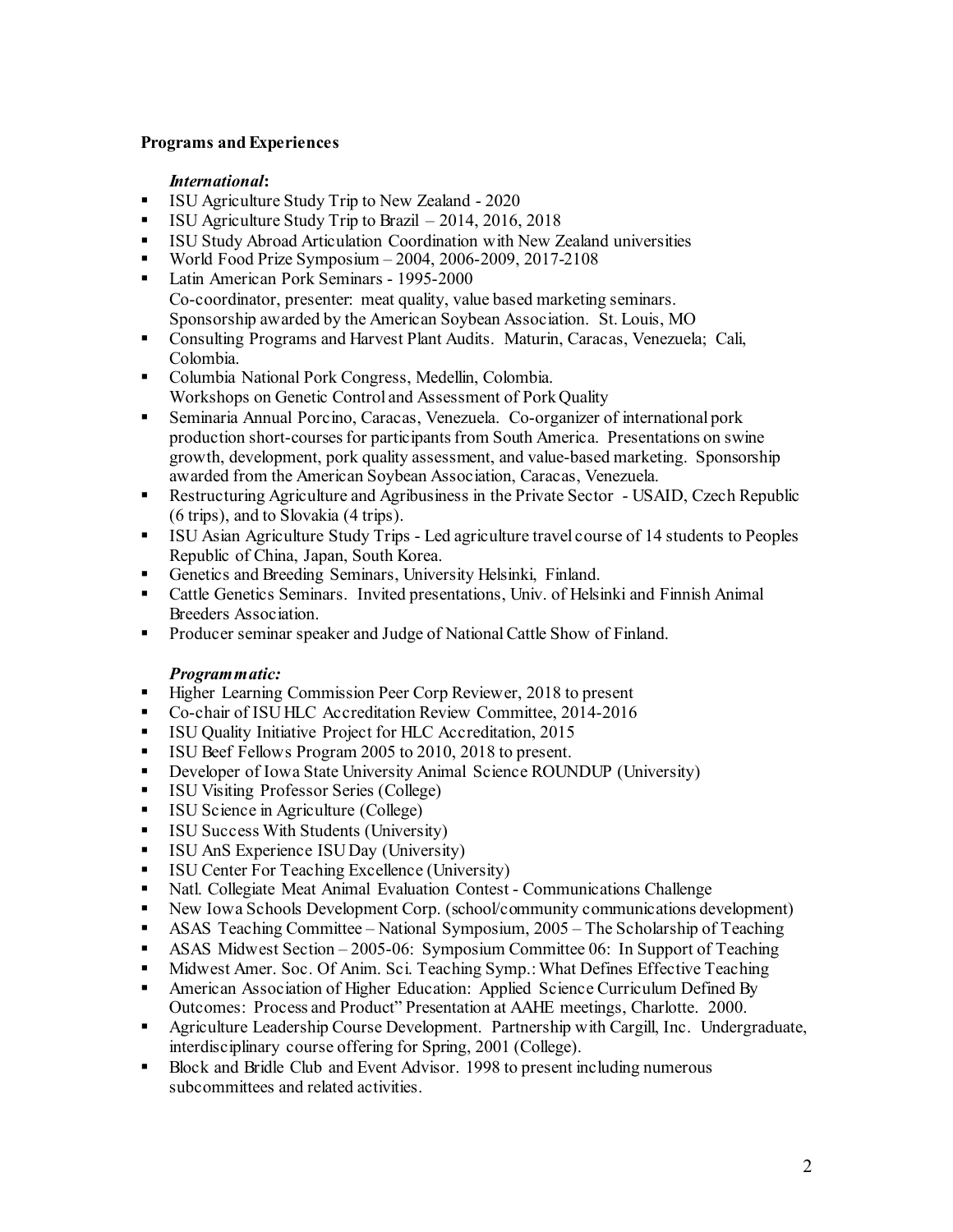### *Curricular:*

- Chair, ISU Outcomes Assessment Committee (2012 to 2018)
- Chair, ISU CALS Critical Thinking Outcomes Assessment Committee (2012-2017)
- Statewide Articulation with Iowa's Community Colleges (2013-2017)
- College of Agriculture Outcomes Assessment Committee (2007, 2008, 2012-2017)
- Iowa State Univ. Faculty Senate Curriculum Committee Representative (2000-2016)
- ISU CALS Communication Outcomes Assessment Committee (2011-2012)
- Chair, ISU CALS Committee on Leadership Outcomes Assessment (2015-2017)
- Chair, ISU CALS Lifelong Learning Outcomes Assessment (2017-2018)
- Departmental Curriculum Revitalization: Initiated, designed, coordinated departmental curriculum development, outcomes assessment.
- Developed/delivered cooperative learning oriented course in breeding program design.
- Developed new sophomore Beef Cattle Science Course.
- **Developed new senior level Beef Cattle Management Decisions Course.**
- Co-developed sophomore, senior integrated issues study with life skill focus (AnS 211/411)
- Developed departmental teaching program organizational structure
- Co-developed AnS 497, Undergraduate Teaching Experiences
- USDA Higher Education Grant. Multi-university cooperative effort teaching animal growth, development via distance education.
- ISU Graduate Teaching Assistants Training. Presented techniques in cooperative learning, and upper level cognitive skill development.
- Presentations to American Society of Animal Science: Outcomes-based Animal Science Curriculum: Process and Product, to the ISU CELT, American Association of Higher Education and Higher Learning Commission.
- Chairman, College of Agriculture Curriculum Committee, Iowa State University (College). 2000-2005

### *Other:*

- HLC Accreditation Steering Committee Co-Chair for Iowa State University Author of Assurance Document for Criteria 3 and 4.
- Chair and co-designer of Quality Initiative for HLC ISU Accreditation of ISU.
- Appointment to ISU Academic Excellence Subcommittee of the Student Experience Enhancement Council.
- Academic Adviser for 50 to 70 undergraduate students each year since 1986.
- Committee Chair or Member of graduate POS committees in Meat Science, Agriculture, Livestock Production, and Education/Post Secondary Administration.
- Chair, ISU AnS Student Technology Fees  $(\sim $110, 000$  budget per annum).
- Chair, ISU AnS Scholarship Committee (~\$120,000 budget per annum).
- Faculty adviser for numerous student clubs and organized efforts at departmental, college and university levels.
- Organizing committee for three University Faculty Retreats.
- Developed numerous internship opportunities for undergraduates and graduate students with entities such as Cargill, Sunnyfresh Foods, National Pork Producers and Iowa Cattlemen's Associations.
- **Numerous Graduate POS Committees**
- $ICA$  Beef Extravaganza 2000 to present
- **CREES Review Team for Purdue Department of Animal Science, 2007**
- Co-Director of the ISU Beef Replacement Female Sale  $-2002$  to present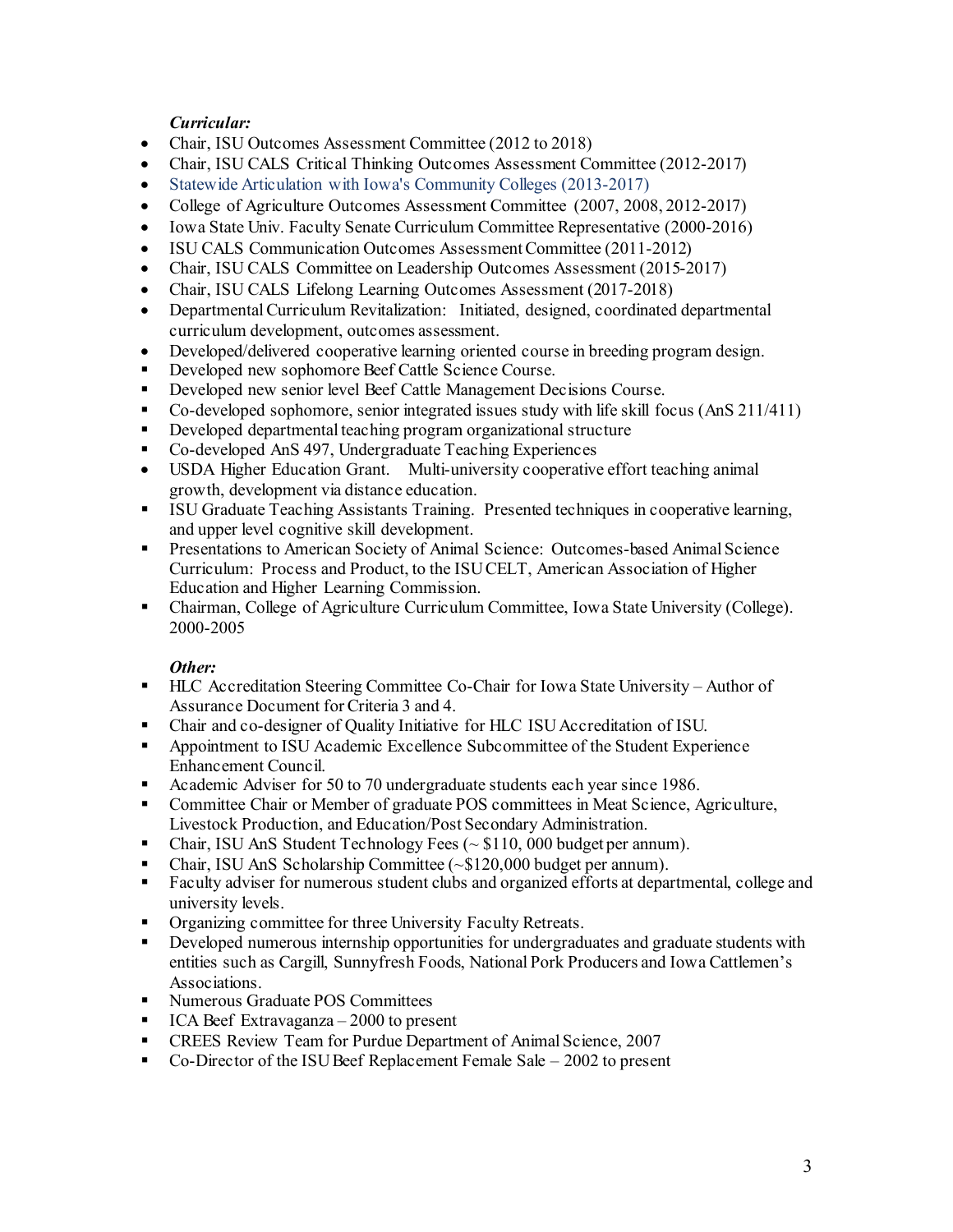- Coach or Co-coach of Iowa State Univ. Livestock Judging Team: 1979 to 1984
	- Record: 1979, 81, 83 Res. National Champions. N. Am. Livestock Expo.
		- 1981, 84 Champion Teams. American Royal
		- 1979, 84 Champion Teams. National Barrow Show
		- 1981, 83 Res. Champion Teams. Natl. Western Stock Show
- Coach of ISU Meat Animal Evaluation Team: 1983, 1989-2004, 2006 to 2012. Record: 1983, 1997, 1998 Champion Team. Natl. Collegiate Meat Animal Evaluation Contest 1989, 90, 91, 92, 94, 95, 01, 02, 04, 08,10 Res. Champion Teams. Natl. Collegiate Meat Animal Contest
- Superintendent, National 4-H Livestock Judging Contest: 1993 -1995
- Superintendent, National Collegiate Meat Animal Evaluation Contest: 1995-99; Planning Committee, 2006 to 2012.
- **Project LEARN, Iowa State University. 2001-2004**

### **Teaching Related Grants and Funding Awarded**

(removed for posting)

### **Recognition For Interaction With Students**

### *Awarded by colleagues:*

- 1990 ISU Foundation Award For Early Achievement In Teaching
- 1990 American Society of Animal Science Outstanding Teacher
- 1991 Iowa Legislative Award For Teaching Excellence
- 1991 Walnut Grove Livestock Service Award
- 1994 Natl. Assn. College Teachers of Agriculture National Merit Award
- 1994 Louis Thompson Outstanding Advisor in the College of Agriculture, ISU.
- 1999 Fellow Awarded by Iowa State University Center For Teaching Excellence
- 2000 Vice-President Gamma Sigma Delta, Iowa State University
- 2001-02 President Gamma Sigma Delta, Iowa State University
- 2009 J.H. Ellis University Award for Excellence in Introductory Undergraduate Teaching
- 2011to present CALS Deans Advisors Academy
- 2013, 2014 , 2019 IFC/PanHellenic Outstanding Faculty Member Recognition.
- Wakonse Teaching Fellow

#### *Awarded by students:*

- 1986 Iowa State University Greek Advisor of Year Award
- 1987 ISU Agriculture Council Outstanding Advisor Award
- 1987 Honorary Member of The National Block & Bridle
- 1988 Iowa FFA Distinguished Service Award
- 1990 ISU Order of Omega Favorite Faculty Member
- 1995 Alpha Zeta Adviser Recognition
- 1998 through 2006 Veishea Outstanding Faculty
- 2005 ISU Outstanding Leaders and Scholars Honored Faculty
- 2005 COA Faculty Representative for Summer Commencement
- 2004,2005, 2006 IFC/PanHel Outstanding Faculty
- 2007 ISU Outstanding Leaders and Scholars Honored Faculty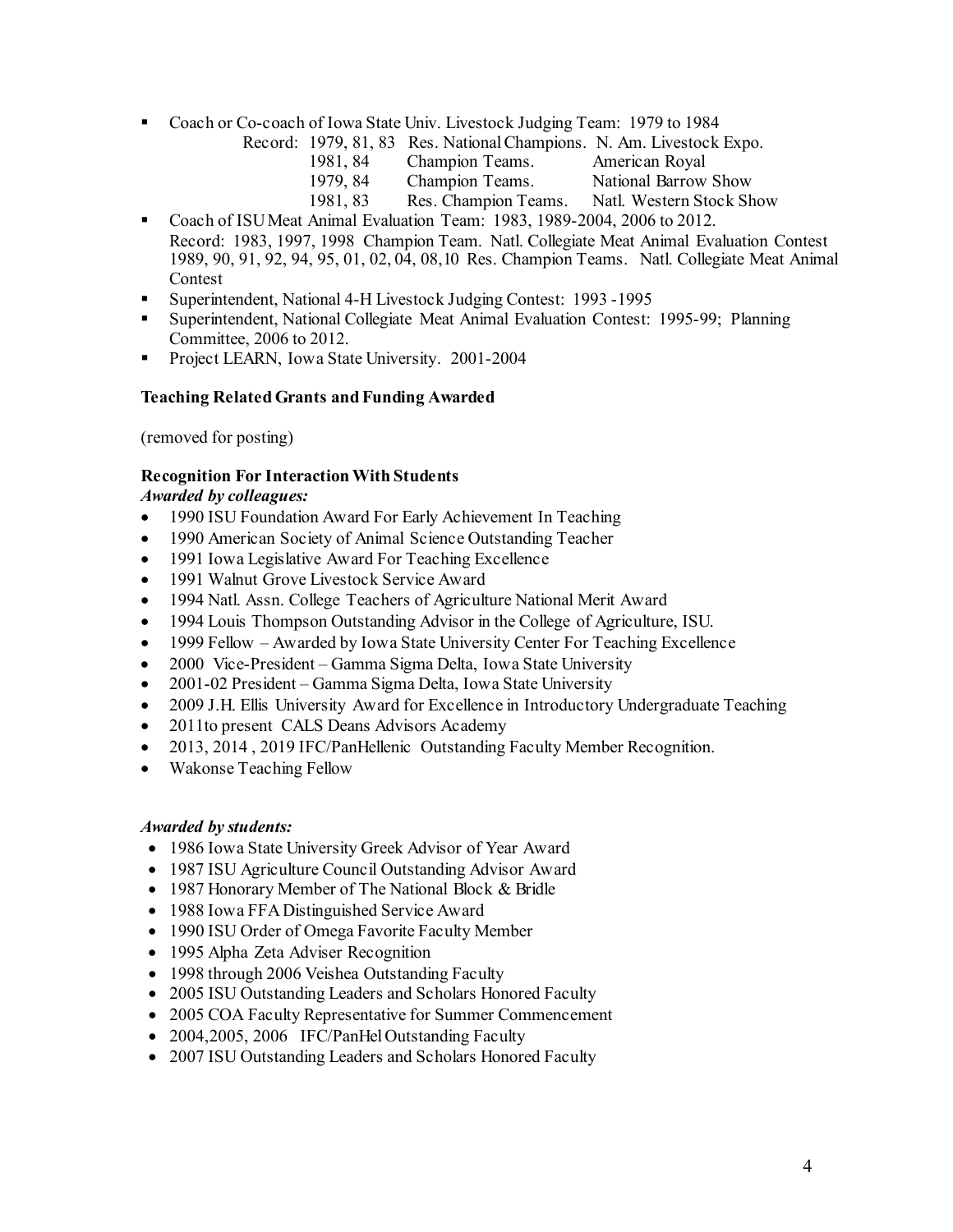### **Community, Personal Involvement**

### *Church*

Board of Deacons, Church Council, Adult Education Coordinator, Call Committee Chair, Long-Range Planning Chair, Focus on Grace Evangelism Outreach Development, LCMC Affiliation Task Force, National Conference representative

### *Civic Involvement*

County Fair Beef Superintendent, Carcass Contest Chair, FFA Advisory Panel, Judging Program Coordinator, Little League Baseball Coach, Parks and Recreation Youth Basketball, Baseball and Football Coach, developed Story City and Heart of Iowa Soccer Program, Library Board of Directors, Lions Club, 4H Club Leader, Roland-Story Athletic Booster Foundation

### **Recent Related Presentations, Publications Related to Curriculum Assessment and Teaching**

- Skaar, B. R. and Sarah Smith. 2019. Iowa State University, Ames, Iowa. Learning Animal Science: Cognitive Patience. LASPub030719d1. Contact at Skaar, Brad R [AN S] <skaar@iastate.edu> or Smith, Sarah J [AGEDS[\] sjalmaz@iastate.edu.](mailto:sjalmaz@iastate.edu) All rights reserved.
- Skaar, B. R. 2019. Issue Identification Ability of Seniors in Animal Science 411 at ISU for the Spring, 2018 term. Publication prepared for the AnS departmental curriculum committee at Iowa State University. Ames.
- Skaar, B. R. 2018. Issue Identification Ability of Seniors in Animal Science 411 at ISU for the Fall, 2018 term. Publication prepared for the AnS departmental curriculum committee at Iowa State University. Ames.
- Skaar, B. R. Spring, 2017. Course-level Continuous Improvement Plan. Summary of continuous improvement assessments and practices for undergraduate courses taught at ISU during the 2016-2017 academic year.
- Skaar, B. R. 2017. A review of courses listed as meeting the US diversity requirement at Iowa State University. 2017. Publication prepared for the Faculty Senate Academic Affairs Council for Iowa State University. Ames.
- Skaar, B. R. 2017. Higher Learning Commission Quality Initiative for ISU: Second year implementation progress report. See *Reporting Post Graduation First Destination Survey Information by Academic Programs at ISU: Department of Animal Science.* Iowa State University. Ames.
- Skaar, B. R. 2017. Indirect Assessment of Graduating Undergraduate Students for ISU Diversity Related Learning Outcomes. Publication prepared for the Faculty Senate Academic Affairs Council for Iowa State University. Ames.
- Skaar, B. R. 2017. Assessment of courses offered on the US diversity list at Iowa State University. Publication prepared for the Faculty Senate Academic Affairs Council for Iowa State University. Ames.
- Skaar, B. R. 2017. Issue Identification Ability of Seniors in Animal Science 411 at ISU for the Spring, 2017 term. Publication prepared for the AnS departmental curriculum committee at Iowa State University. Ames.
- Skaar, B. R. 2017. Issue Identification Ability of Seniors in Animal Science 411 at ISU for the Fall, 2017 term. Publication prepared for the AnS departmental curriculum committee at Iowa State University. Ames.
- Skaar, B. R. 2016. Indirect Assessment of Graduating Undergraduate Students For ISU Diversity Related Learning Outcomes. Prepared for the ISU Faculty Senate. Iowa State University, Ames.
- Skaar, B. R. 2016. Report of Spring 2016 Post Graduation, First Destination Survey Results For the Department of Animal Science at Iowa State University. Prepared for